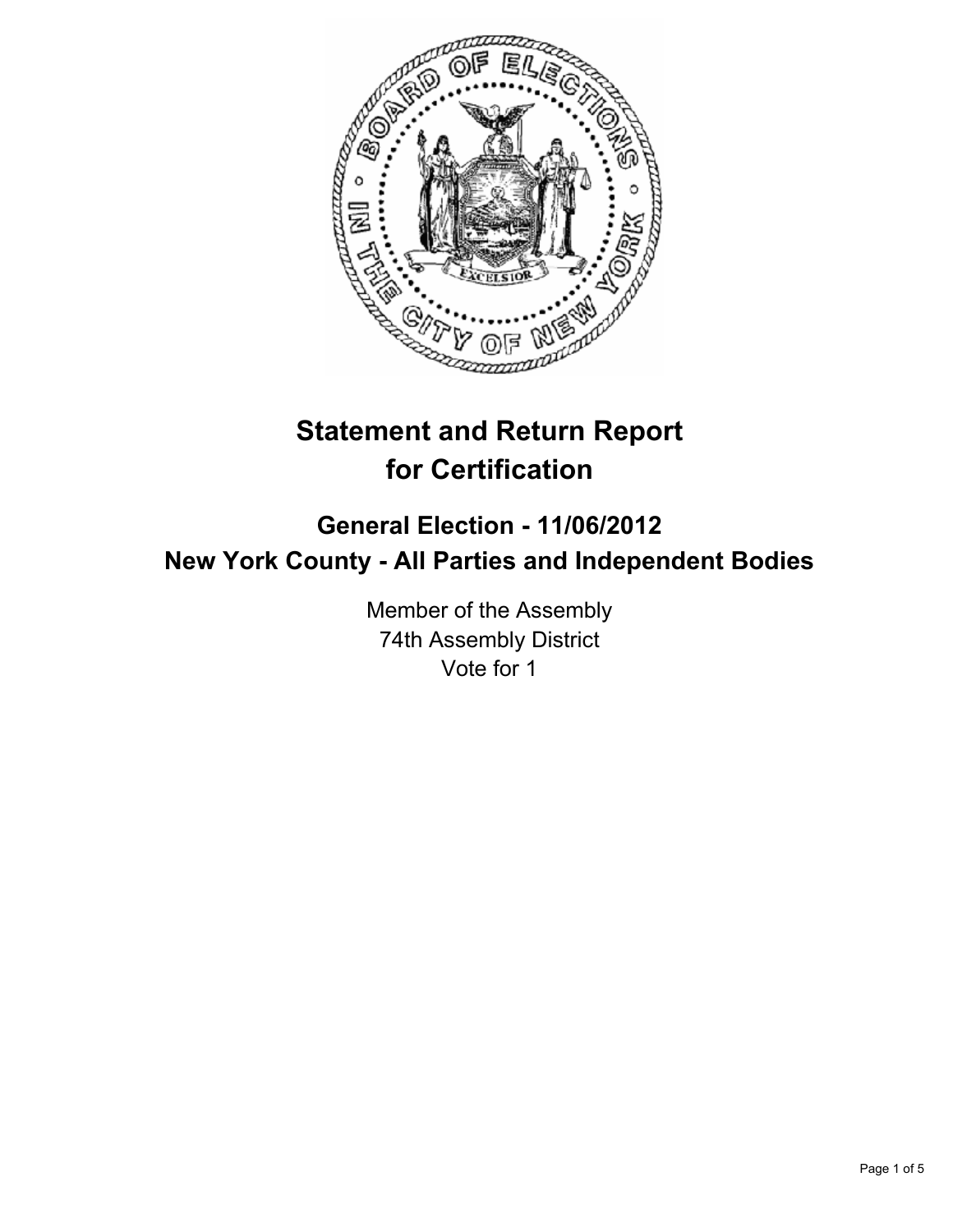

### **Assembly District 74**

| PUBLIC COUNTER                                           | 40,477                  |
|----------------------------------------------------------|-------------------------|
| <b>EMERGENCY</b>                                         | 1,397                   |
| ABSENTEE/MILITARY                                        | 1,598                   |
| <b>FEDERAL</b>                                           | 844                     |
| SPECIAL PRESIDENTIAL                                     | 0                       |
| <b>AFFIDAVIT</b>                                         | 5,095                   |
| <b>Total Ballots</b>                                     | 49,411                  |
| Less - Inapplicable Federal/Special Presidential Ballots | (844)                   |
| <b>Total Applicable Ballots</b>                          | 48,567                  |
| BRIAN P. KAVANAGH (DEMOCRATIC)                           | 32,584                  |
| BRIAN P. KAVANAGH (WORKING FAMILIES)                     | 2,291                   |
| AMY CRUM (WRITE-IN)                                      | 1                       |
| BENJAMIN FRANKLIN (WRITE-IN)                             | 1                       |
| BERYL RENTOR (WRITE-IN)                                  | 3                       |
| BEVERLY MEVICKER (WRITE-IN)                              | 1                       |
| <b>BRIAN O'NEILL (WRITE-IN)</b>                          | 1                       |
| <b>BRUCE KLANG (WRITE-IN)</b>                            | 1                       |
| CAROLYN CONABOY (WRITE-IN)                               | 1                       |
| CATHERINE BADILLO (WRITE-IN)                             | $\overline{\mathbf{c}}$ |
| CHLOE MEAD (WRITE-IN)                                    | $\mathbf{1}$            |
| CHRISTOPHER CASEY (WRITE-IN)                             | 2                       |
| CLAUDE WHITFIELD (WRITE-IN)                              | 1                       |
| CORAL REED (WRITE-IN)                                    | 1                       |
| DEBORAH GLICK (WRITE-IN)                                 | 1                       |
| DENNIS SMETANA (WRITE-IN)                                | 1                       |
| DONALD V MURRAY (WRITE-IN)                               | 1                       |
| DONOVAN CARBERRY (WRITE-IN)                              | 1                       |
| EMANUEL J. CHOSAK (WRITE-IN)                             | 2                       |
| EVAN ROCHMAN (WRITE-IN)                                  | 2                       |
| <b>GENE BARRETT (WRITE-IN)</b>                           | 2                       |
| JAMES BURRELL (WRITE-IN)                                 | 1                       |
| JAMES MOSLEY (WRITE-IN)                                  | $\overline{2}$          |
| JAMES S BURRELL II (WRITE-IN)                            | 1                       |
| JANETTE SADIK KHAN (WRITE-IN)                            | 1                       |
| JOAN FEENEY (WRITE-IN)                                   | 1                       |
| JOE JESENSKY (WRITE-IN)                                  | 1                       |
| JOE SMITH (WRITE-IN)                                     | 2                       |
| LISA PAPANDREA (WRITE-IN)                                | 1                       |
| MARERA LOPEZ (WRITE-IN)                                  | 1                       |
| MARK MAURICE (WRITE-IN)                                  | 1                       |
| MATHEW HEISER (WRITE-IN)                                 | 1                       |
| MELISSA VIVERITO (WRITE-IN)                              | 1                       |
| MICHAEL BRENNAN (WRITE-IN)                               | 1                       |
| MIKE VINOCUR (WRITE-IN)                                  | 1                       |
| NAT BOTWINICK (WRITE-IN)                                 | 1                       |
| NATHANIEL BOTWINICK (WRITE-IN)                           | $\overline{c}$          |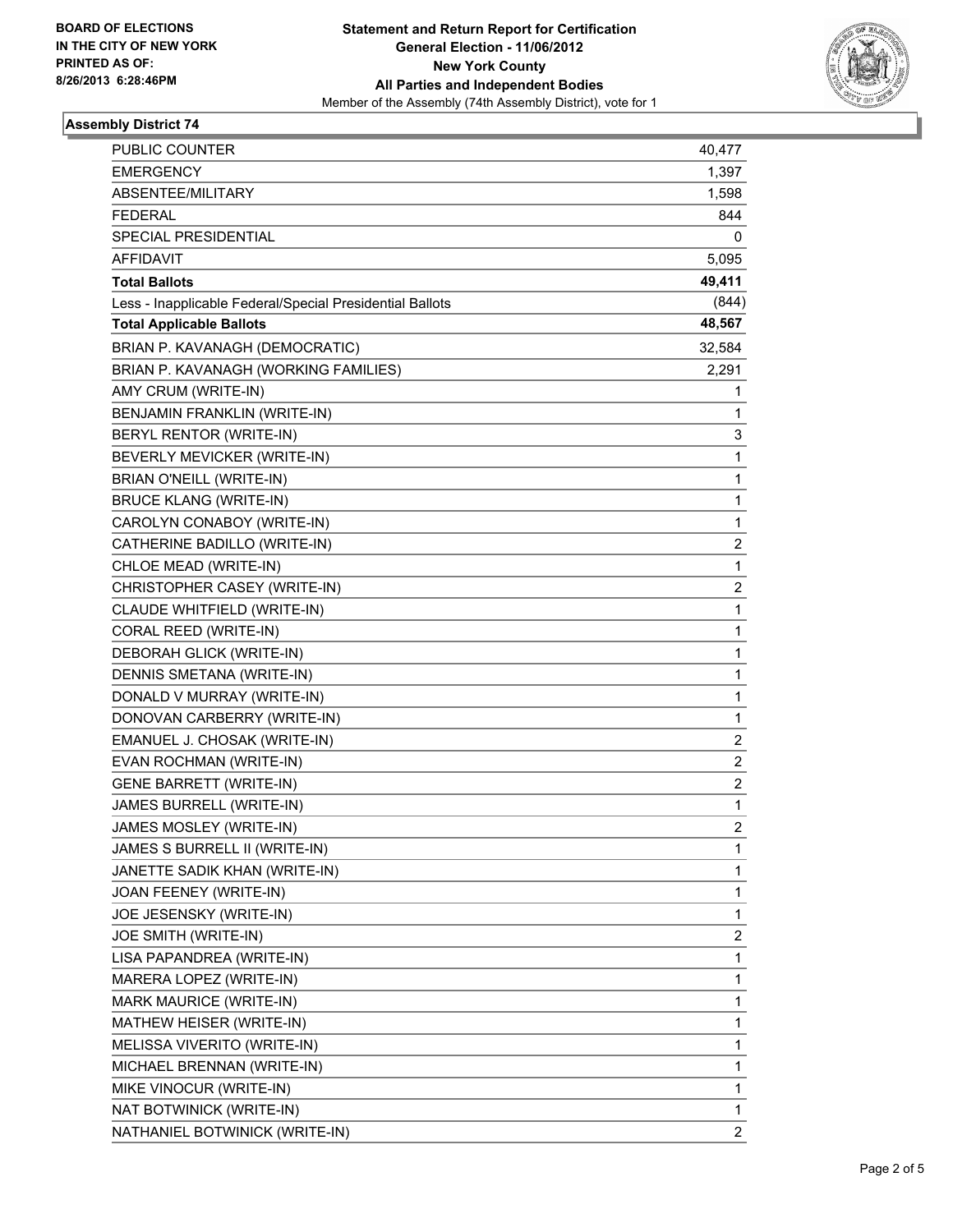

### **Assembly District 74**

| PHIL LESH (WRITE-IN)               |        |
|------------------------------------|--------|
| RICK LAZIO (WRITE-IN)              | 2      |
| ROBERT P. TORRETTI (WRITE-IN)      |        |
| ROBERT W. HARRIS (WRITE-IN)        |        |
| RUDOLF GIULIANI (WRITE-IN)         |        |
| RUDOLPH GIULIANI (WRITE-IN)        |        |
| RYAN SHARPE (WRITE-IN)             |        |
| SAM LIPSKY (WRITE-IN)              |        |
| STEVEN B GRUBER (WRITE-IN)         |        |
| TIM MOISE (WRITE-IN)               |        |
| UNATTRIBUTABLE WRITE-IN (WRITE-IN) | 21     |
| <b>Total Votes</b>                 | 34,952 |
| Unrecorded                         | 13,615 |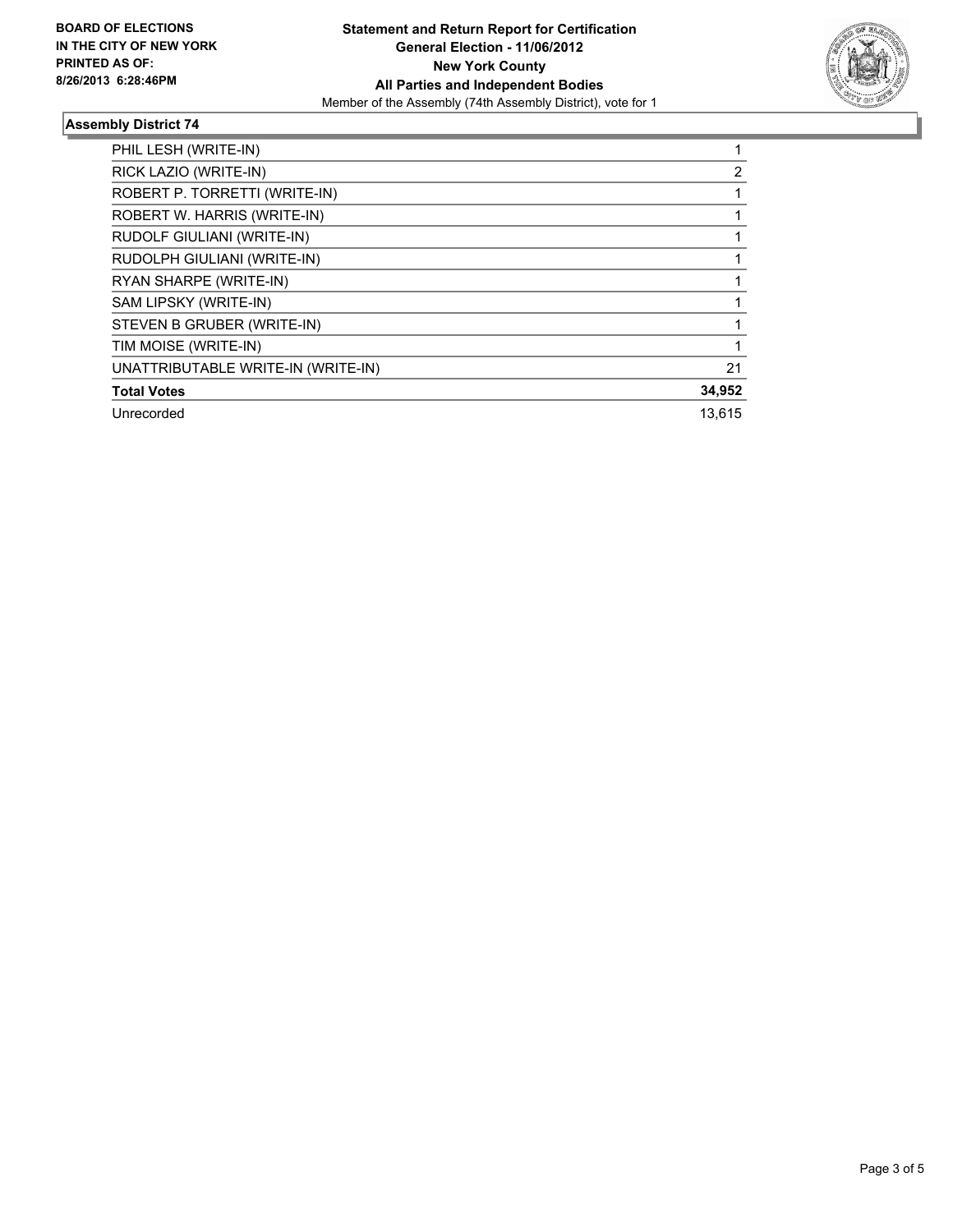

#### **Total for Member of the Assembly (74th Assembly District) - New York County**

| PUBLIC COUNTER                                           | 40,477         |
|----------------------------------------------------------|----------------|
| <b>EMERGENCY</b>                                         | 1,397          |
| ABSENTEE/MILITARY                                        | 1,598          |
| <b>FEDERAL</b>                                           | 844            |
| SPECIAL PRESIDENTIAL                                     | 0              |
| AFFIDAVIT                                                | 5,095          |
| <b>Total Ballots</b>                                     | 49,411         |
| Less - Inapplicable Federal/Special Presidential Ballots | (844)          |
| <b>Total Applicable Ballots</b>                          | 48,567         |
| BRIAN P. KAVANAGH (DEMOCRATIC)                           | 32,584         |
| BRIAN P. KAVANAGH (WORKING FAMILIES)                     | 2,291          |
| AMY CRUM (WRITE-IN)                                      | 1              |
| BENJAMIN FRANKLIN (WRITE-IN)                             | 1              |
| BERYL RENTOR (WRITE-IN)                                  | 3              |
| BEVERLY MEVICKER (WRITE-IN)                              | 1              |
| BRIAN O'NEILL (WRITE-IN)                                 | 1              |
| <b>BRUCE KLANG (WRITE-IN)</b>                            | 1              |
| CAROLYN CONABOY (WRITE-IN)                               | 1              |
| CATHERINE BADILLO (WRITE-IN)                             | $\overline{2}$ |
| CHLOE MEAD (WRITE-IN)                                    | 1              |
| CHRISTOPHER CASEY (WRITE-IN)                             | 2              |
| CLAUDE WHITFIELD (WRITE-IN)                              | 1              |
| CORAL REED (WRITE-IN)                                    | 1              |
| DEBORAH GLICK (WRITE-IN)                                 | 1              |
| DENNIS SMETANA (WRITE-IN)                                | 1              |
| DONALD V MURRAY (WRITE-IN)                               | 1              |
| DONOVAN CARBERRY (WRITE-IN)                              | 1              |
| EMANUEL J. CHOSAK (WRITE-IN)                             | $\overline{2}$ |
| EVAN ROCHMAN (WRITE-IN)                                  | $\overline{2}$ |
| <b>GENE BARRETT (WRITE-IN)</b>                           | $\overline{c}$ |
| JAMES BURRELL (WRITE-IN)                                 | 1              |
| JAMES MOSLEY (WRITE-IN)                                  | $\overline{2}$ |
| JAMES S BURRELL II (WRITE-IN)                            | 1              |
| JANETTE SADIK KHAN (WRITE-IN)                            | 1              |
| JOAN FEENEY (WRITE-IN)                                   | 1              |
| JOE JESENSKY (WRITE-IN)                                  | 1              |
| JOE SMITH (WRITE-IN)                                     | 2              |
| LISA PAPANDREA (WRITE-IN)                                | 1              |
| MARERA LOPEZ (WRITE-IN)                                  | 1              |
| MARK MAURICE (WRITE-IN)                                  | 1              |
| MATHEW HEISER (WRITE-IN)                                 | 1              |
| MELISSA VIVERITO (WRITE-IN)                              | 1              |
| MICHAEL BRENNAN (WRITE-IN)                               | 1              |
| MIKE VINOCUR (WRITE-IN)                                  | 1              |
| NAT BOTWINICK (WRITE-IN)                                 | 1              |
| NATHANIEL BOTWINICK (WRITE-IN)                           | 2              |
|                                                          |                |